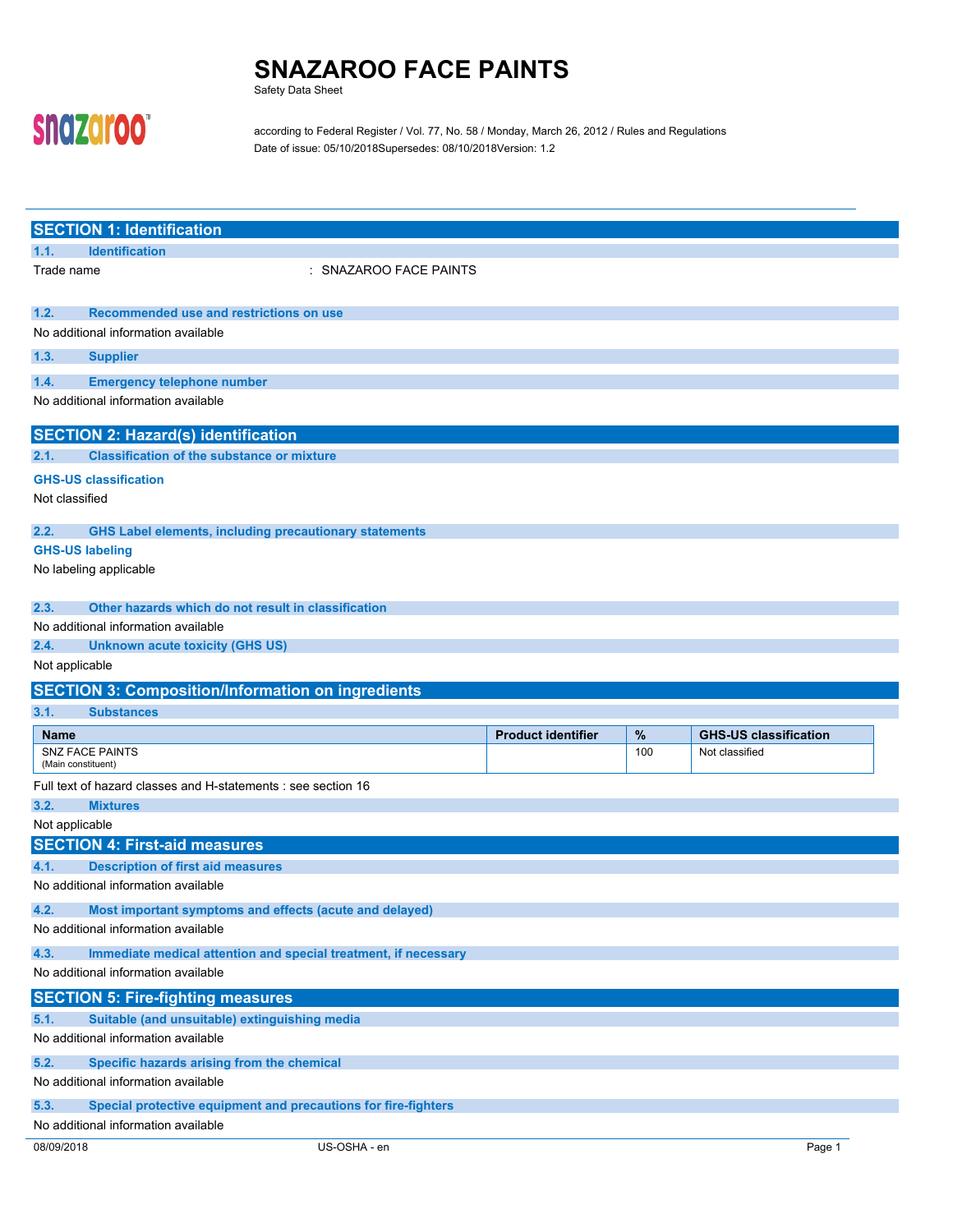# Safety Data Sheet

according to Federal Register / Vol. 77, No. 58 / Monday, March 26, 2012 / Rules and Regulations

|        | <b>SECTION 6: Accidental release measures</b>                       |
|--------|---------------------------------------------------------------------|
| 6.1.   | Personal precautions, protective equipment and emergency procedures |
| 6.1.1. | For non-emergency personnel<br>No additional information available  |
| 6.1.2. | For emergency responders<br>No additional information available     |
| 6.2.   | <b>Environmental precautions</b>                                    |
|        | No additional information available                                 |
| 6.3.   | Methods and material for containment and cleaning up                |
|        | No additional information available                                 |
| 6.4.   | <b>Reference to other sections</b>                                  |
|        | No additional information available                                 |
|        | <b>SECTION 7: Handling and storage</b>                              |
| 7.1.   | <b>Precautions for safe handling</b>                                |
|        | No additional information available                                 |
| 7.2.   | Conditions for safe storage, including any incompatibilities        |
|        | No additional information available                                 |
|        | <b>SECTION 8: Exposure controls/personal protection</b>             |
| 8.1.   | <b>Control parameters</b>                                           |
|        | No additional information available                                 |
| 8.2.   | <b>Appropriate engineering controls</b>                             |
|        | No additional information available                                 |

**8.3. Individual protection measures/Personal protective equipment**

No additional information available

# **SECTION 9: Physical and chemical properties**

| 9.1.<br>Information on basic physical and chemical properties |                     |
|---------------------------------------------------------------|---------------------|
| Physical state                                                | : Solid             |
| Appearance                                                    | : Solid.            |
| Color                                                         | : Various Colours   |
| Odor                                                          | : characteristic    |
| Odor threshold                                                | : No data available |
| рH                                                            | : $\approx 6-8$     |
| Melting point                                                 | : No data available |
| Freezing point                                                | : No data available |
| Boiling point                                                 | : No data available |
| Flash point                                                   | : No data available |
| Relative evaporation rate (butyl acetate=1)                   | : No data available |
| Flammability (solid, gas)                                     | : No data available |
| Vapor pressure                                                | : No data available |
| Relative vapor density at 20 °C                               | : No data available |
| Relative density                                              | : No data available |
| Solubility                                                    | : No data available |
| Log Pow                                                       | : No data available |
| Auto-ignition temperature                                     | : No data available |
| Decomposition temperature                                     | : No data available |
|                                                               |                     |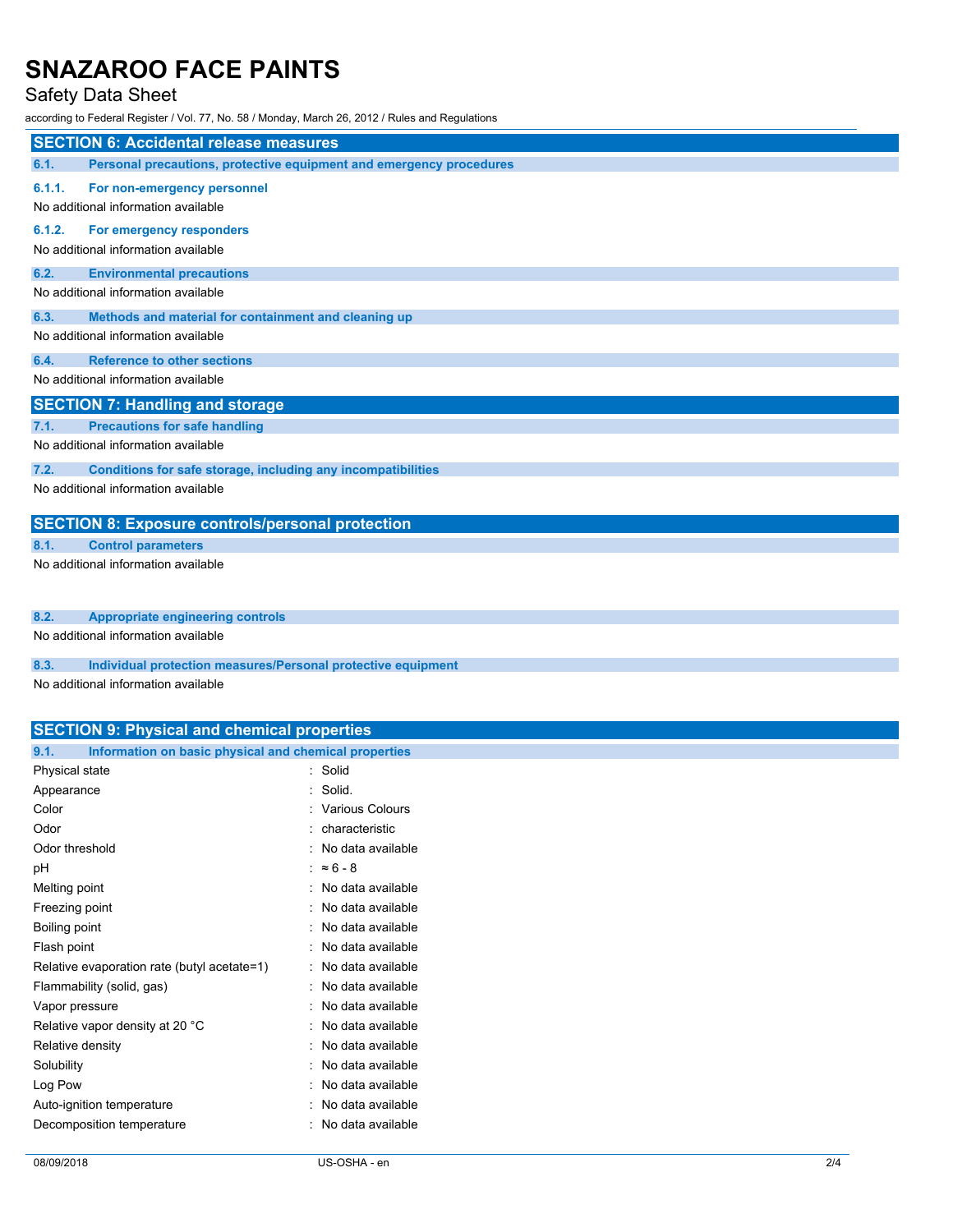# Safety Data Sheet

according to Federal Register / Vol. 77, No. 58 / Monday, March 26, 2012 / Rules and Regulations

|       | Viscosity, kinematic                         | : No data available |
|-------|----------------------------------------------|---------------------|
|       | Viscosity, dynamic                           | : No data available |
|       | <b>Explosion limits</b>                      | : No data available |
|       | Explosive properties                         | : No data available |
|       | Oxidizing properties                         | : No data available |
| 9.2.  | <b>Other information</b>                     |                     |
|       | No additional information available          |                     |
|       | <b>SECTION 10: Stability and reactivity</b>  |                     |
| 10.1. | <b>Reactivity</b>                            |                     |
|       | No additional information available          |                     |
| 10.2. | <b>Chemical stability</b>                    |                     |
|       | No additional information available          |                     |
| 10.3. | <b>Possibility of hazardous reactions</b>    |                     |
|       | No additional information available          |                     |
| 10.4. | <b>Conditions to avoid</b>                   |                     |
|       | No additional information available          |                     |
| 10.5. | <b>Incompatible materials</b>                |                     |
|       | No additional information available          |                     |
| 10.6. | <b>Hazardous decomposition products</b>      |                     |
|       | No additional information available          |                     |
|       | <b>SECTION 11: Toxicological information</b> |                     |
|       |                                              |                     |

| SECTION TT: TOXICOlOGICAL INFORMATION                 |                                         |  |
|-------------------------------------------------------|-----------------------------------------|--|
| 11.1.<br>Information on toxicological effects         |                                         |  |
| Acute toxicity                                        | : Not classified                        |  |
| Skin corrosion/irritation                             | : Not classified<br>$pH: ~ 6 - 8$       |  |
| Serious eye damage/irritation                         | : Not classified<br>$pH: \approx 6 - 8$ |  |
| Respiratory or skin sensitization                     | : Not classified                        |  |
| Germ cell mutagenicity                                | : Not classified                        |  |
| Carcinogenicity                                       | : Not classified                        |  |
| Reproductive toxicity                                 | : Not classified                        |  |
| Specific target organ toxicity – single exposure      | : Not classified                        |  |
| Specific target organ toxicity - repeated<br>exposure | : Not classified                        |  |
| Aspiration hazard                                     | : Not classified                        |  |

| <b>SECTION 12: Ecological information</b> |                                      |  |
|-------------------------------------------|--------------------------------------|--|
| 12.1.                                     | <b>Toxicity</b>                      |  |
| No additional information available       |                                      |  |
| 12.2.                                     | <b>Persistence and degradability</b> |  |
| No additional information available       |                                      |  |
| 12.3.                                     | <b>Bioaccumulative potential</b>     |  |
|                                           | No additional information available  |  |
| 12.4.                                     | <b>Mobility in soil</b>              |  |
|                                           | No additional information available  |  |
| 12.5.                                     | <b>Other adverse effects</b>         |  |
| No additional information available       |                                      |  |